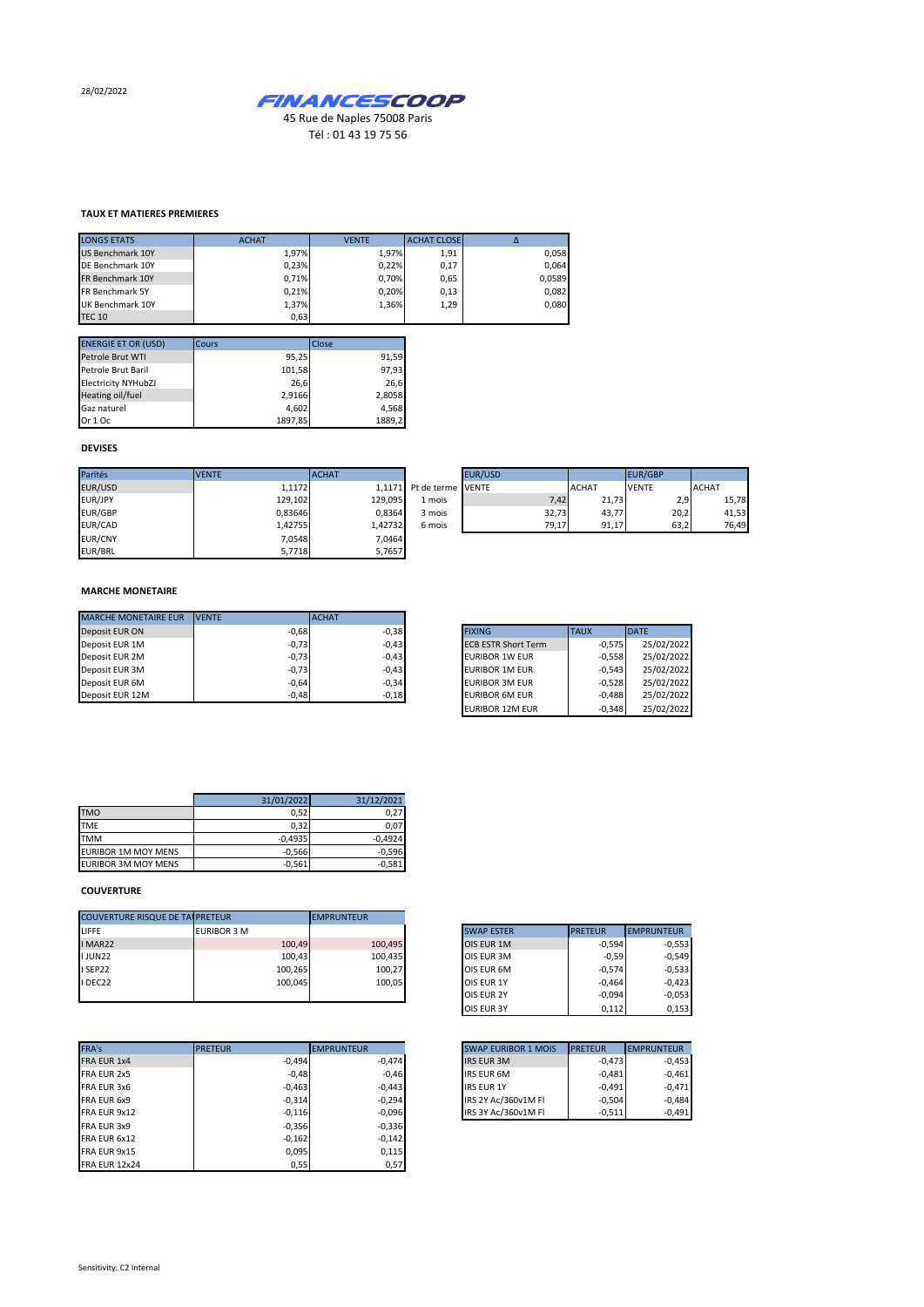| <b>SWAP EURIBOR 6 MOIS</b> | <b>PRETEUR</b> | <b>EMPRUNTEUR</b> | <b>SWAP EURIBOR 3 MOIS</b> | <b>PRETEUR</b> |
|----------------------------|----------------|-------------------|----------------------------|----------------|
| <b>IRS EUR 1Y</b>          | $-0,3861$      | $-0.3461$         | <b>IRS EUR 1Y</b>          | $-0.373$       |
| <b>IRS EUR 2Y</b>          | $-0,3924$      | $-0,3524$         | <b>IRS EUR 2Y</b>          | 0.054          |
| <b>IRS EUR 3Y</b>          | $-0,3768$      | $-0.3368$         | <b>IRS EUR 3Y</b>          | 0.283          |
| <b>IRS EUR 4Y</b>          | $-0,352$       | $-0,312$          | <b>IRS EUR 4Y</b>          | 0.402          |
| <b>IRS EUR 5Y</b>          | $-0.3179$      | $-0.2779$         | <b>IRS EUR 5Y</b>          | 0.47           |
| <b>IRS EUR 6Y</b>          | $-0,2773$      | $-0.2373$         | <b>IRS EUR 6Y</b>          | 0.534          |
| <b>IRS EUR 7Y</b>          | $-0.2313$      | $-0,1913$         | <b>IRS EUR 7Y</b>          | 0.593          |
| <b>IRS EUR 10Y</b>         | $-0,0748$      | $-0,0348$         | <b>IRS EUR 10Y</b>         | 0,762          |

| <b>SWAP EURIBOR 3 MOIS</b> | <b>PRETEUR</b> | <b>EMPRUNTEUR</b> |
|----------------------------|----------------|-------------------|
| <b>IRS EUR 1Y</b>          | $-0,373$       | $-0,333$          |
| <b>IRS EUR 2Y</b>          | 0,054          | 0,094             |
| <b>IRS EUR 3Y</b>          | 0,283          | 0,323             |
| <b>IRS EUR 4Y</b>          | 0,402          | 0,442             |
| <b>IRS EUR 5Y</b>          | 0.47           | 0.51              |
| <b>IRS EUR 6Y</b>          | 0,534          | 0.574             |
| <b>IRS EUR 7Y</b>          | 0,593          | 0,633             |
| <b>IRS EUR 10Y</b>         | 0,762          | 0.802             |

| <b>TAUX EURIBOR</b>      | 25/02/2022 | 24/02/2022 | Δ        |
|--------------------------|------------|------------|----------|
| <b>EURIBOR 1W EUR</b>    | $-0,56$    | $-0,58$    | 0,018    |
| <b>EURIBOR 1M EUR</b>    | $-0,54$    | $-0,55$    | 0,005    |
| <b>EURIBOR 3M EUR</b>    | $-0,53$    | $-0,53$    | 0,002    |
| <b>EURIBOR 6M EUR</b>    | $-0,49$    | $-0,48$    | $-0,008$ |
| <b>EURIBOR 12M EUR</b>   | $-0,35$    | $-0,32$    | $-0,025$ |
|                          | 25/02/2022 | 24/02/2022 |          |
| <b>XEU Benchmark 2Y</b>  | $-0,54$    | $-0,60$    | 0,060    |
| <b>XEU Benchmark 3Y</b>  | $-0,31$    | $-0,38$    | 0,071    |
| <b>XEU Benchmark 4Y</b>  | $-0,23$    | $-0,31$    | 0,076    |
| <b>XEU Benchmark 5Y</b>  | 0,17       | 0,11       | 0,053    |
| <b>XEU Benchmark 6Y</b>  | 0,01       | $-0,08$    | 0,084    |
| <b>XEU Benchmark 7Y</b>  | 0,05       | $-0,04$    | 0,084    |
| <b>XEU Benchmark 8Y</b>  | 0,47       | 0,42       | 0,047    |
| <b>XEU Benchmark 9Y</b>  | 0,57       | 0,52       | 0,047    |
| XEU Benchmark 10Y        | 0,65       | 0,61       | 0,045    |
| <b>XEU Benchmark 12Y</b> | 0,81       | 0,76       | 0,043    |
| <b>XEU Benchmark 15Y</b> | 0,37       | 0,31       | 0,064    |
| <b>XEU Benchmark 20Y</b> | 0,31       | 0,25       | 0,058    |
| <b>TEC 30</b>            | 1,18       | 1,17       | 0,010    |
|                          |            |            |          |





| $-0,528$   |         |          |                 |          |                   |
|------------|---------|----------|-----------------|----------|-------------------|
| 28/02/2022 |         |          |                 |          |                   |
| 100,495    | 100,51  | $-0,495$ | 100,990         | $-0,510$ | 0,033             |
| 100,435    | 100.44  | $-0,435$ | 100,870         | $-0,440$ | 0,093             |
| 100,265    | 100,235 | $-0,265$ | 100,530         | $-0,235$ | 0,263             |
| 100,045    | 99,995  | $-0,045$ | 100,090         | 0,005    | 0,483             |
| 99,735     | 99,68   | 0,265    | 99,470          | 0,320    | 0,793             |
| 99,51      | 99,45   | 0,490    | 99,020          | 0,550    | 1,018             |
| 99,355     | 99,3    | 0,645    | 98,710          | 0,700    | 1,173             |
| 99,29      | 99,24   | 0,710    | 98,580          | 0,760    | 1,238             |
| 99,25      | 99,205  | 0,750    | 98,500          | 0,795    | 1,278             |
| 99,22      | 99,18   | 0.780    | 98,440          | 0.820    | 1,308             |
| 99,195     | 99,16   | 0,805    | 98,390          | 0,840    | 1,333             |
| 99,175     | 99.145  | 0,825    | 98,350          | 0,855    | 1,353             |
|            |         |          | 25/02/2022 TAUX |          | TAUX VEILLE A/FIX |